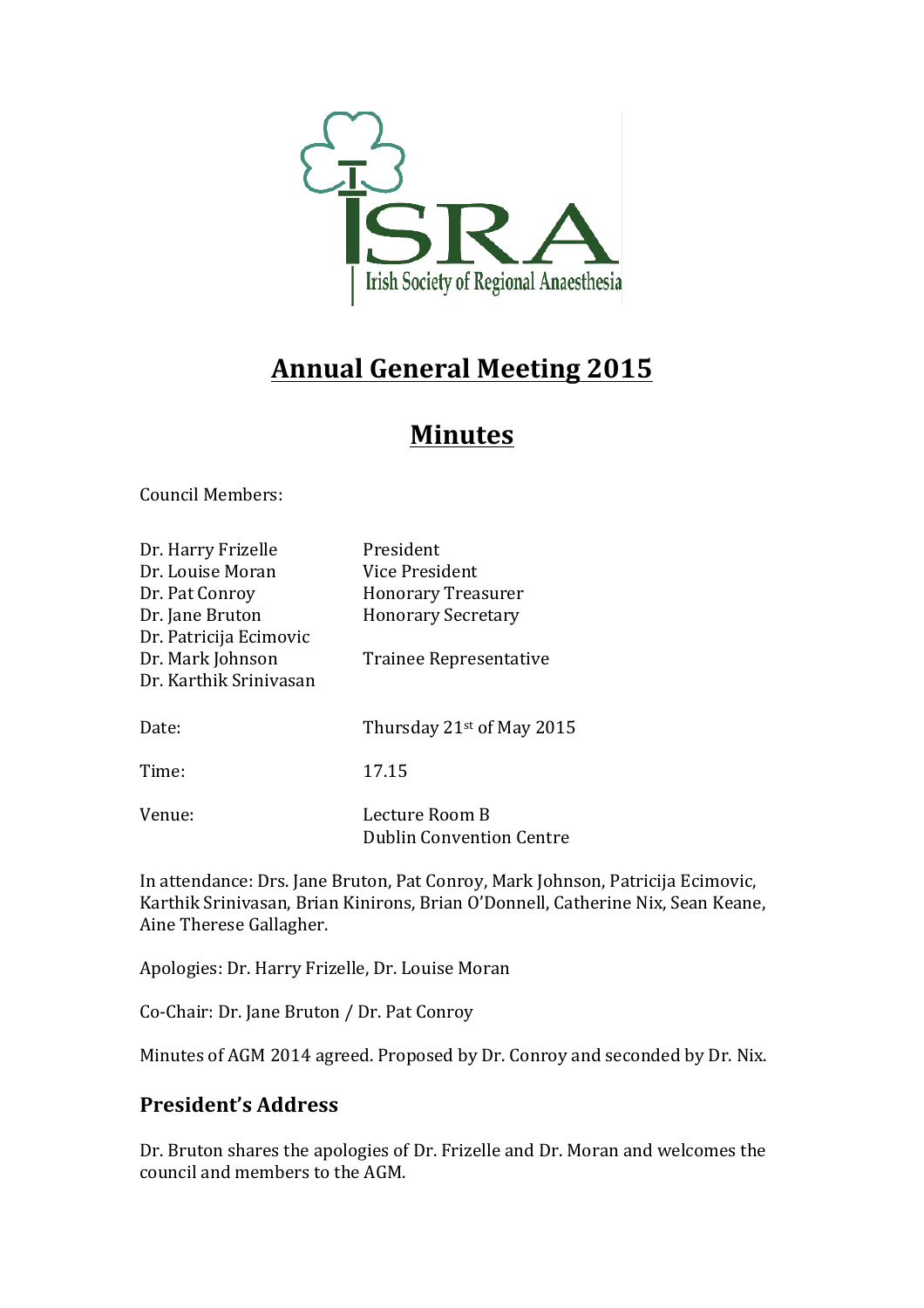# **Treasurer's Report**

Dr. Conroy, having recently commenced in the role of treasurer at the beginning of May, presents a brief financial report (due to limited access to the accounts until the change of signatories has been complete).

The society has a healthy financial bank balance of €38,000 Euro Approx.

Further financial discussion as follows:

- 1. Discussion re. requirement for two signatories given the society council members separate geographic locations. Agreed in principal two signatories ideal.
- 2. Dr. Nix proposes enquiring into the possibility of electronic signatory.
- 3. Dr. Conroy proposes online accounting for the society. Dr. Bruton suggests moving bank if necessary to achieve online banking / electronic signatories.
- 4. Dr. Conroy highlights that ISRA have no auditors report to date and that this may be required.
- 5. Funding for ISRA Workshop Day at Congress Should ISRA / College of Anaesthetists (CAI) fund cost of models and other costs relating to today's workshop. Dr. Kinirons comments that it is a privilege for ISRA to have the facility of host a workshop at the Congress and that ISRA ideally would fund it. Drs. O' Donnell and Bruton also support this.

*Actions*: Dr. Conroy will look into online banking / electronic signatories and make inquiries as to requirement for auditors report.

# **ISRA Activity 2014 / 2015**

A summary of ISRA Activity since the 2014 AGM was presented by Dr. Bruton.

### *Council:*

There were a number of changes to council in 2014 / 2015. Dr. Mona Mumbarak left for overseas in July 2014, Dr. Gabriella Iohom and Dr. Ciara Hanly's terms on council ended in September 2014.

Dr. Johnson was nominated to council May 2014 and joined September 2014. Dr. Ecimovic was coopted to council September 2014.

Dr. Thomas was nominated to council May 2014, joined September 2014, but has left for overseas May 2015. Dr. Srinivasan has filled this vacancy on council by eelection in May 2015.

New council members welcomed.

Dr. Frizelle will complete his term on council in September 2015.

(Of note a term on council is 3 years with the option to stand for a second term and co-option is for a period of up to 2 years).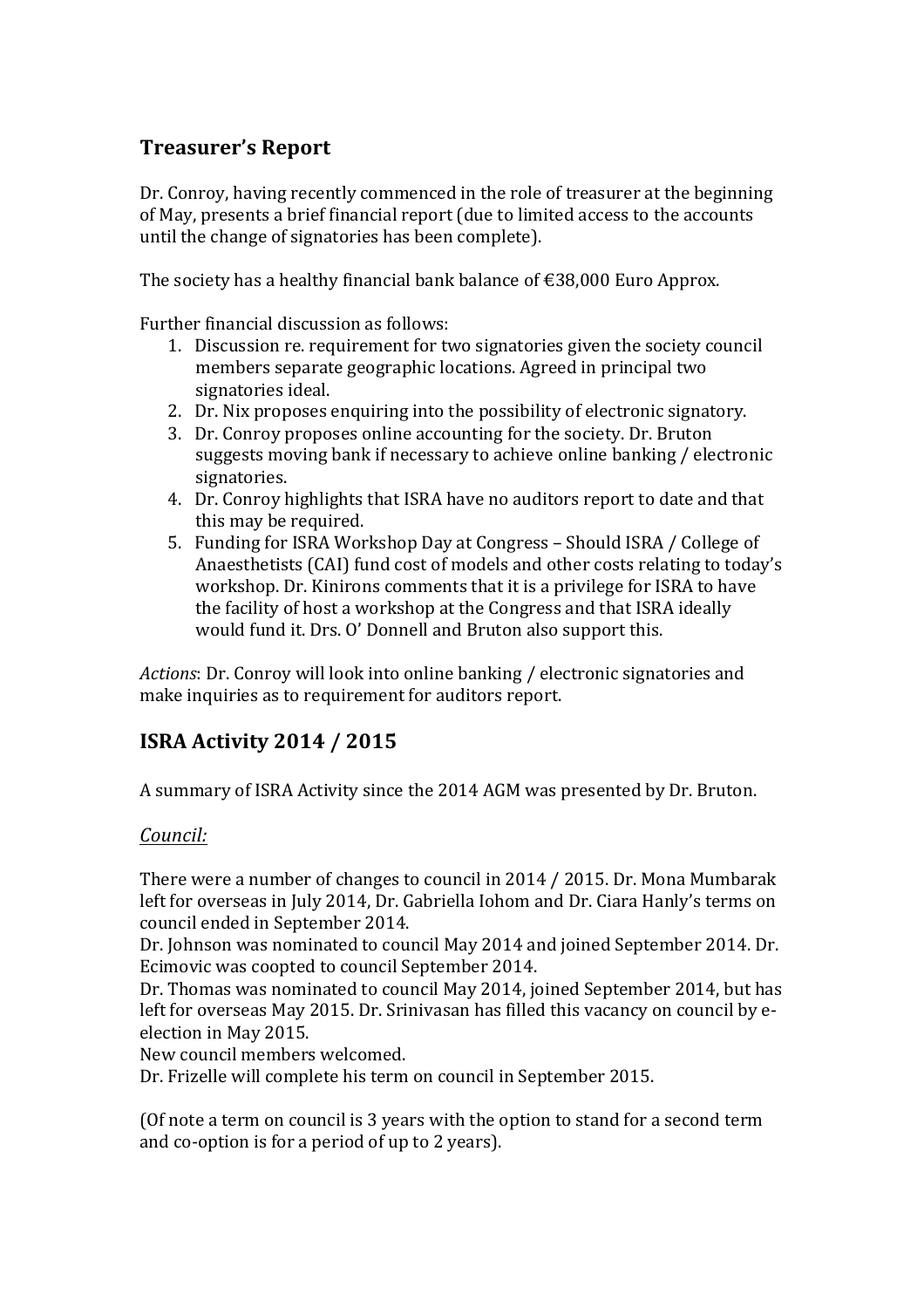## *Officers:*

Dr. Frizelle's term as president commenced September 2013 and ends this September. In February 2014 Dr. Moran was elected vice president and Dr. Bruton was elected honorary secretary for a period of 2 years (terms from September 2013).

Dr. Thomas commenced his term as treasurer September 2014 but finished his term in office prematurely in May 2015 and has been replaced by Dr. Conroy as honorary treasurer (elected at the ISRA Update Day March 2015). Dr. Johnson commenced his term as trainee representative in September 2014.

(Of note a term in office is 2 years with the option to stand for a second term).

#### *Members:*

There were 76 ISRA members in 2013, 87 ISRA members in 2014 and 71 members to date in 2015. Our main source of membership is from the foundation courses.

Our new combined ISRA / ESRA online payment system through the CAI was launched in Feb 2015 – to date 12 of the 2015 ISRA members have joined online via the CAL.

Discussion: 

Drs. Keane and Gallagher both found it easy to join online with the comment that there is no direct information as to what funds are going to ISRA and what is going to ESRA.

Aim for 2015 and onwards is to roll out and embed the joint ISRA / ESRA online membership payment system.

Dr. Kinirons highlighted that a number of 50 or greater ISRA members is required to have ISRA representation on ESRA council.

#### *Meetings:*

There have been 5 ISRA teleconferences and 2 further meetings (at ESRA and ISRA Update Day) since the 2014 AGM.

### *Educational Activities:*

#### 1. Update Day:

The ISRA Update day was organised by Drs. Conroy and Bruton and held at the CAI on March  $10<sup>th</sup>$  2015. The day was a success with positive feedback overall. It was well attended with 30 participants at the lectures and 31 at the workshop in the afternoon. The Update Day was approved for the PDP progamme and 3 doctors on the programme attended.

#### 2. Workshop at Congress:

The ISRA workshop on Lower Limb Sonoanatomy at the Congress was organised by Dr. Louise Moran. Dr. Bruton thanked those involved for their participation at the ISRA workshop on Lower Limb Sonoanatomy at the Congress today.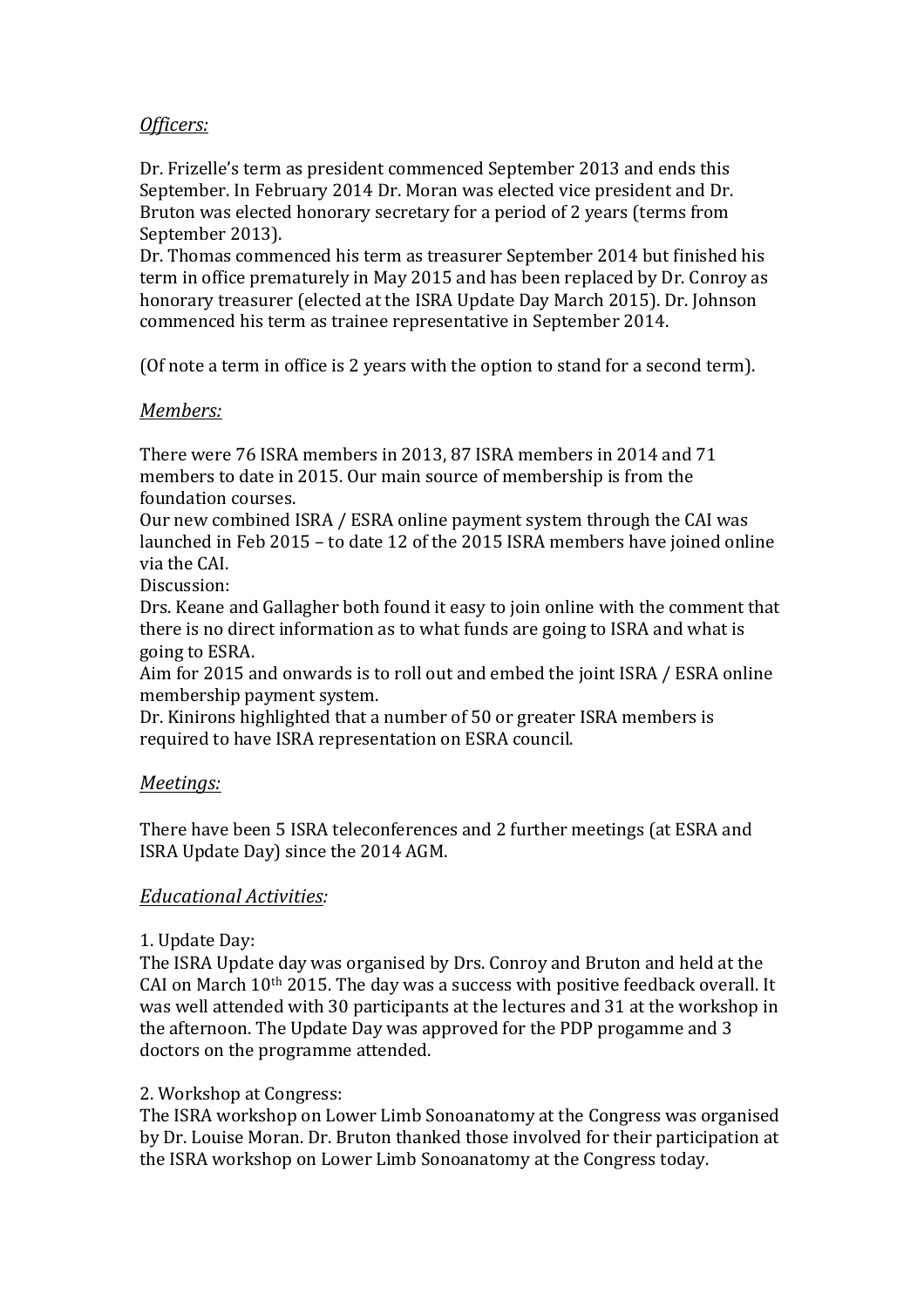#### 3. Foundation Courses:

Since the first ISRA Foundation Course was successfully run in Cork in April 2012, there have been 134 participants at a total of 19 courses. Eight courses have been run in Cork, 4 in Galway, 2 in Letterkenny and 4 in Drogheda and the first Dublin course was run in October 2014 at the CAI.

Looking at the annual figures this amounts to 13 delegates in 2012, 47 in 2013, 51 in 2014 and 23 so far this year. Since the 2014 AGM there have been 66 participants at 8 courses.

The Foundation Courses have been approved by the College of Anaesthetists for 7 CPD points on an ongoing basis. Dr. Bruton highlighted the need to inform the CAI of upcoming courses.

Discussion:

Dr. Kinirons highlights the goal of the foundation courses as a stepping stone to national competency in regional anaesthesia and to the development of a advanced courses in regional anaesthesia.

The current financial structure of the ISRA Foundation Courses was discussed. Dr. Kinirons describes the current financial agreements with the CAI in that there is funding provided by CAI for College trainees and funding available for doctors participating in the PDP programme for attendance at the ISRA Foundation Courses.

The following financial set up was discussed: where the CAI / PDP programme would be charged only for the percentage of cost accrued by PDP / CAI trainees attending and that ISRA would then have the option to set a fee for consultants and for non consultant doctors not on CAI training schemes / PDP programme wishing to attend.

The only charge to doctors attending to date has been the fee to join ISRA ( $\epsilon$ 25) – usually paid on the day of the course. Further discussion as to how to practically go about obtaining membership given the new joint online payment system followed. Dr.'s Bruton and O'Donnell suggest emailing the course participants beforehand with details as to how to join ISRA and ESRA online. Drs. Johnson and Keane did not think this would present a problem for trainees. Dr. Keane suggests an added incentive of applying mandatory reading from the ESRA website to encourage participants to sign up prior to attending the course. Dr. Kinirons suggests an ezine to the CAI providing further information about the Foundation Courses for eg. how and where to attend, why attend and what it costs etc.

Dr. Nix interested to run an ISRA Foundation Course in Limerick. Drs. Bruton and O' Donnell offer their support. Dr Conroy suggests a second ISRA Foundation Course in Dublin in October.

## **Annual Membership Subscription Fee**

The joint ISRA / ESRA Membership fees have been set and agreed at  $\epsilon$ 50 for trainees and €150 for consultants (of which €35 Euro of the trainee fee and €120 Euro of the consultant fee goes to ESRA). Discussion arose where the trainee is not on a CAI trainee scheme – agreed that in principle all non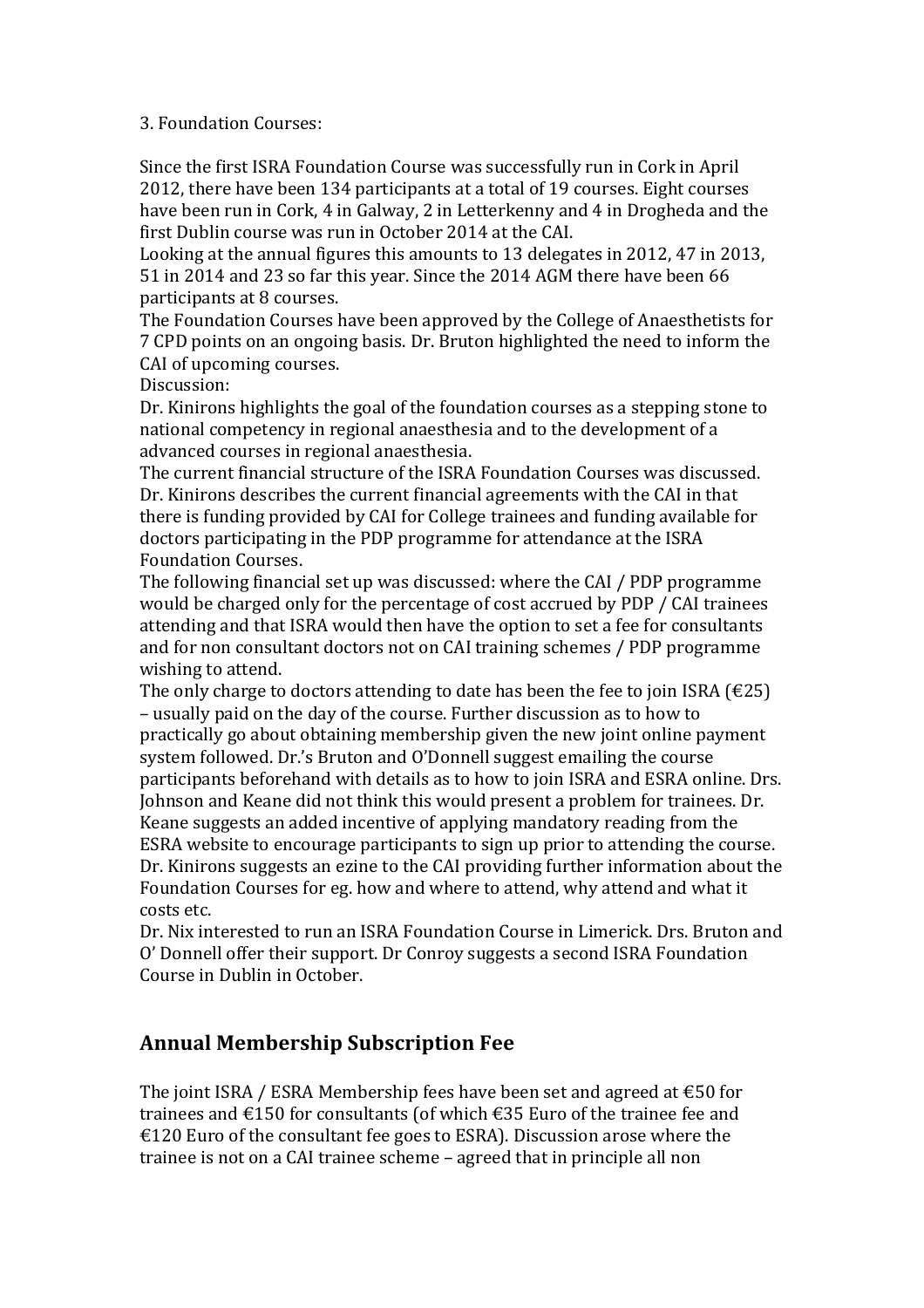consultant hospital doctors in training positions would be classified as trainees and that ISRA would ratify / clarify the trainee status where it is questionable.

# **Election of Officers 2015 & further Council Elections 2015**

Dr. Conroy's election to office of treasurer (March 2015) and term (which commenced in May 2015) ratified. Dr. Bruton was elected as honorary secretary February 2014 (term from September 2013). Dr. Bruton stands to continue in office as secretary for a second term (until September 2017). This was proposed by Dr. O'Donnell and seconded by Dr. Conroy. Dr. Johnson to continue as trainee representative (term until September 2016). 

There is a vacancy on council arising as a result of Dr. Frizelle's term on council and as president ending in September. Dr. Moran's term as Vice President ends in September 2015 also.

Dr. Kiniron's experience as past president is that 2 years is a very short period as president, specifically in relation to presence on ESRA Council, and to consider changing the term of president to 3 years and possibly with an extension up to 5 years.

*Actions*: Dr. Bruton to seek nomination to council from ISRA membership. Elections to the office of president and vice president to be held at next ISRA meeting (both Dr. Frizelle and Dr. Moran unable to attend this meeting). Change to constitution of length of term in office as president to be proposed before and discussed at AGM 2016 (if not at extraordinary general meeting sooner).

# **AOB**

Website (and Communications):

Dr. Bruton provided a summary of progress to date:

The website design is in place with further refinement of banner photos and text required prior to launching but that the project is almost ready to go live. Username and Password for viewing provided to all present for preview.

Dr. Srinivasan proposes a section dedicated to interesting articles to read this month. Link to CAI payment system discussed. This is already linked into the website.

Dr. Srinivasan proposes the development of an ISRA App for members, which would include a log book for Regional Anaesthesia.

Both Dr. Johnson and Dr. Keane comment that there is already a logbook on the CAI website for Regional Anaesthesia and that completing two would not be practical.

Dr. Srinivasan suggests a hotline as in France where post block nerve complications or challenging cases may be discussed. (Dr. Bruton highlights the presence of a new RA-UK pathway developed for the management of a nerve injury.)